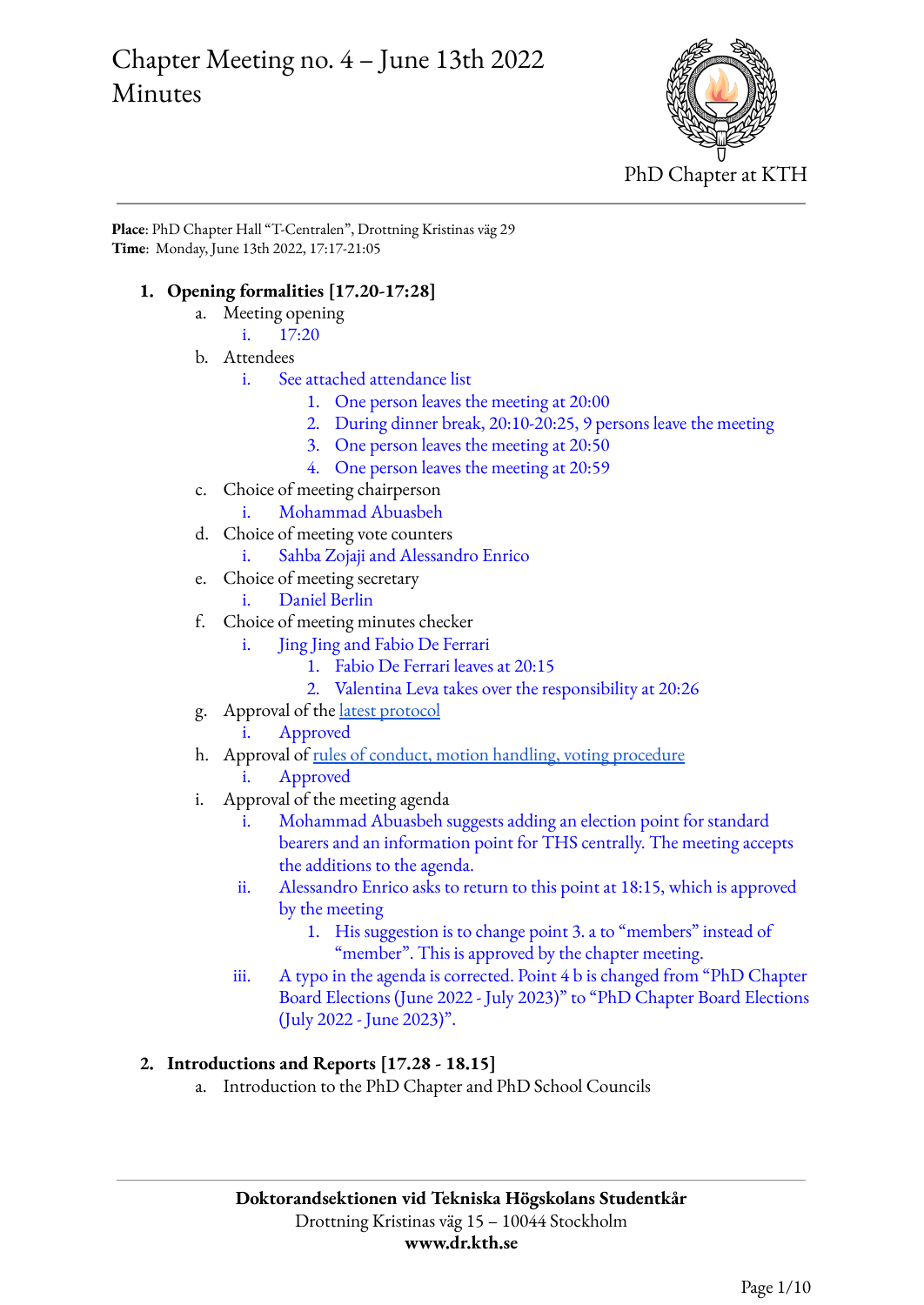

- i. Mohammad Abuasbeh introduces the chapter structure and doctoral student representation at KTH.
- b. Activity Report from the Board
	- i. Mohammad Abuasbeh shares the activity report from the board including educational activities (surveys, supervision, courses, Swedish language courses), events at central level (supervisor of the year award, study visit to industry, AcroYoga, climbing), support for events at school and program level, operational activities (time compensation, budget allocation), and work environment activities (JML groups, migration law).
	- ii. Mohammad Abuasbeh explains the work with the migration law, which is a collaborative endeavor together with several national organizations such as SFS, SFS-DK, SULF, SUHF, Svenskt Näringsliv and others.
- c. Information from THS centrally
	- i. Amanda Andrén, Head of Educational Affairs at THS, informs the chapter meeting that she is now handing over to her successor as her mandate of one year ends. Her successor was previously in the role as Head of Educational Affairs.
	- ii. Amanda tells the chapter meeting that all doctoral students, who want, will get access to the chapter hall from Autumn. Doctoral students will receive access through a registration form, which will be distributed at a later point in time.
- d. Activity Report from the School Councils
	- i. ABE
		- 1. No representative for ABE is present, so Mohammad Abuasbeh reports
			- a. There are now PADs for all programs.
			- b. The council is working on time compensation together with Mohammad Abausbeh.
	- ii. CBH
		- 1. No representative for CBH is present, so Mohammad Abuasbeh reports
			- a. The council has carried out social events after COVID19 restriction period.
			- b. The council is working on time compensation.
	- iii. EECS
		- 1. Sina Sheikholeslami reports
			- a. The EECS-council has launched a survey to all EECS doctoral students, which is ongoing.
			- b. The council has organized two social events since the previous chapter meeting.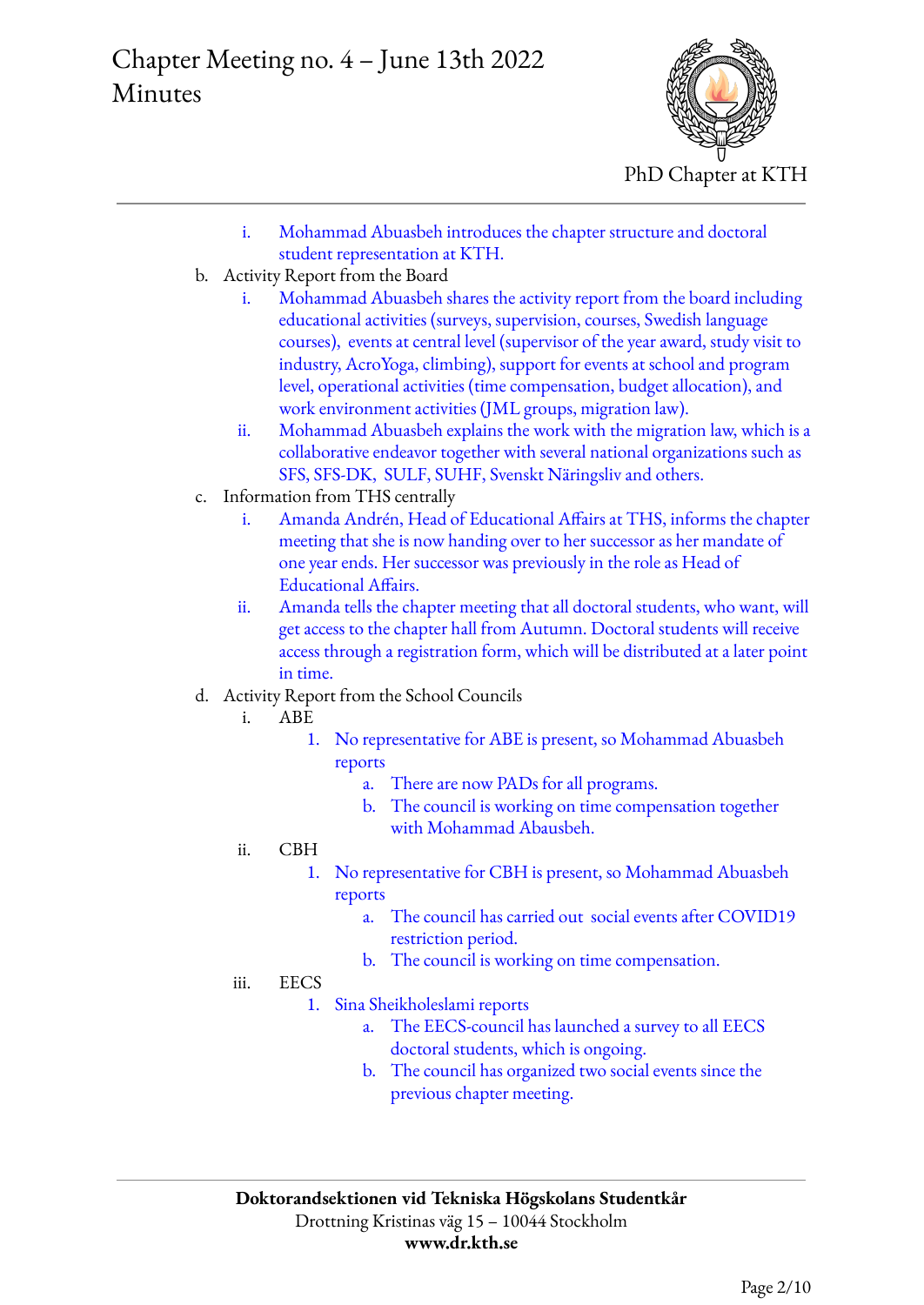

c. Meetings in EECS, including JML groups, are being held in Swedish, which is an issue for doctoral student representation.

### iv. ITM

- 1. Mohammad Abuasbeh reports
	- a. Using the results from the survey conducted during autumn 2021, the council has during spring been running problem-cause correlation analysis to identify potential causes and help ITM management to take more effective solutions.
	- b. The work group of the 2022 autumn survey has started preparing the survey to be conducted during September 2022.
	- c. The council is now complete with members in all roles, including PADs for each program.
	- d. The communication between ITM management and doctoral student representatives has improved markedly.
	- e. The ITM management are taking actions, such as through an improved webpage and developed introduction course for ITM doctoral students, starting a supervisors´ council to improve supervision of PhD students (starting autumn 2022) and concrete financial proposals to fund PhD courses.

#### v. SCI

- 1. Mattias Åstrand reports
	- a. Proud of the council members. Active members both at school and program levels.
	- b. Many JML events, such as workshops and reports.
	- c. Other events, such as time management and social events, have been organized and are planned.
	- d. Contribute to the SCI newsletter and are present online.
	- e. The FA, Anna Delin, is stepping down. A document is formulated to inform the new person in the role about the position of the school council.
	- f. A wish is that more people would get a FEST and STAD license so that more pubs can be organized.
		- i. Saumey Jain clarifies that Swedish is needed to take the courses.
		- ii. Based on the brief discussion following the statement, it seems possible to pass the course without knowing Swedish.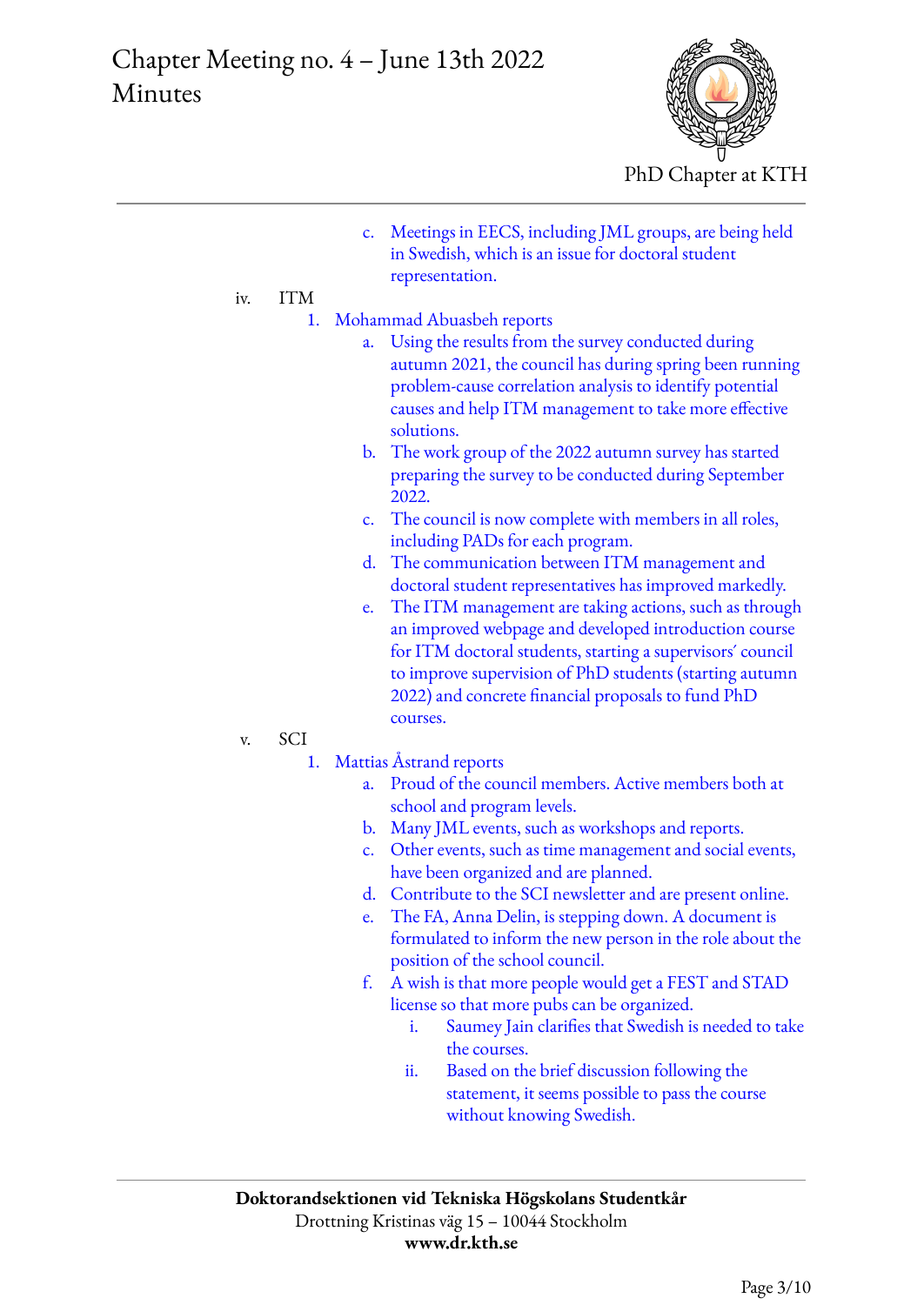

iii. Saumey Jain and Mohammad Abuasbeh clarify that the board typically covers the cost.

#### **3. Decision Points [18.15 - 18.20]**

- a. Approval of Resignation of a Nomination Committee Members
	- i. Alessandro Enrico asks to resign at the end of June, since he is leaving KTH, and Mohammad Abuasbeh asks to formally accept his resignation sent to the board and effective as of May 31, as he was nominated for a board position that is open for election in this chapter meeting. Therefore, he was excluded from all the nomination committee work regarding nominees candidacy evaluation for all positions and the nomination committee report for this Chapter elections. The chapter meeting approves.
- b. Approval of Resignation of the Council Coordinator
	- i. Mayank Sewlia, who is not present in the meeting, sent his resignation to the board on May 31. Unexpected workload makes him unable to fulfill his tasks as council coordinator. The board asks the chapter meeting to formally accept Mayank's resignation. The chapter meeting approves.

#### **4. Elections [18.20-21:05]**

- a. Introduction to the election procedures and the Nominating Committee Report
	- i. Sina Sheikholeslami introduces the election procedures. The chapter meeting discusses procedures for roles with several applicants. It is decided that secret count will be used for roles with several applicants. For roles with one applicant, simple vote by raised hand will be used.
	- ii. Alessandro Enrico describes the work of the nomination committee.
	- iii. Sina briefly describes the content of the [Nomination](https://www.dr.kth.se/wp-content/uploads/sites/6/2022/06/Dr2022-CF-03-M4V0-Nominating-Committee-Report.pdf) Committee Report.
	- b. PhD Chapter Board Elections (July 2022 June 2023)
		- i. Events Manager
			- 1. Sina Sheikholeslami informs the chapter meeting that the nomination committee suggests considering electing Beatriz Pérez Horno and Sahba Zojaji for the position of Event Manager.
			- 2. Beatriz Pérez Horno is the first to give a brief presentation, which centers around using events to help doctoral students from outside Sweden get into Swedish society.
			- 3. Sahba Zojaji is the second to give a brief presentation, which centers around continuing the work he has started as the current events manager. He announces that he wishes to withdraw himself from the election, since he will nominate himself for the role of business manager instead.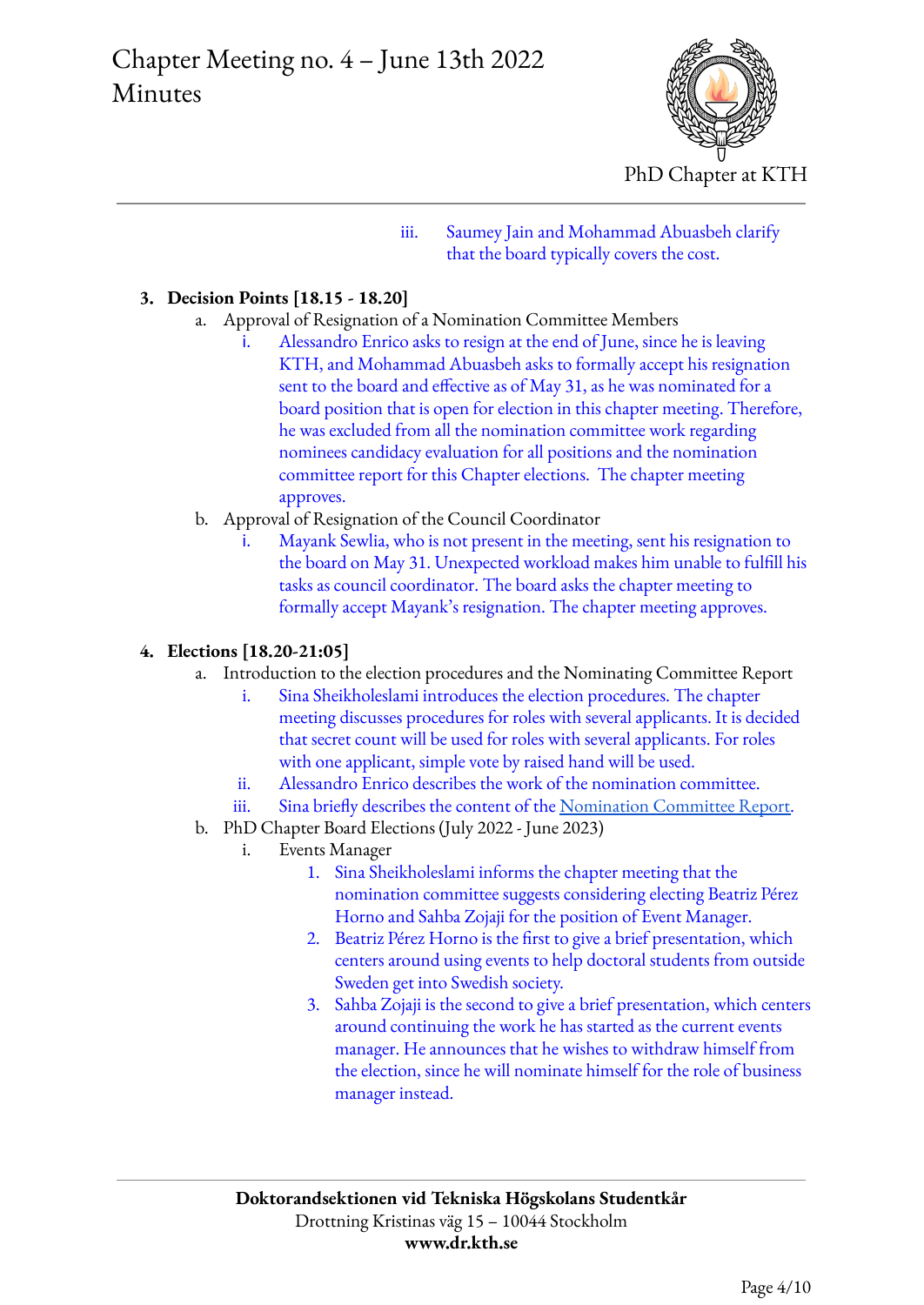

- 4. After a short discussion, Beatriz is elected as events manager (25 votes in favor).
- ii. Education Manager
	- 1. Sina Sheikholeslami informs the chapter meeting that the nomination committee suggests considering electing Doğa Gürgünoğlu for the position of Education Manager.
	- 2. Doğa Gürgünoğlu gives a brief presentation, which centers around his experience of coming to KTH as doctoral student from a foreign country.
	- 3. After a brief discussion, Doğa Gürgünoğlu is elected as education manager (22 votes in favor).
- iii. Webmaster
	- 1. Sina Sheikholeslami informs the chapter meeting that the nomination committee suggests considering electing Daniel Araújo de Medeiros for the position of Webmaster.
	- 2. Daniel Araújo de Medeiros gives a brief presentation, which centers around improving the current webpage.
	- 3. After a short discussion, Daniel Araújo de Medeiros is elected as webmaster (23 votes in favor).
- iv. Work Groups Manager
	- 1. Daniel Araújo de Medeiros declines his nomination.
	- 2. The chapter meeting decides to open for free nominations.
	- 3. Elina Charatsidou is nominated by Mohammad Abuasbeh and accepts the nomination.
	- 4. Elina Charatsidou gives a brief presentation, which centers around fighting sexual harassment and discrimination.
	- 5. After a brief discussion, Elina Charatsidou is elected as work groups manager (24 votes in favor).
- v. Chairperson
	- 1. Sina Sheikholeslami informs the chapter meeting that the nomination committee suggests considering electing Mohammad Abuasbeh, Mohit Daga, and Tage Mohammadat for the position of Chairperson.
	- 2. Mohammad Abuasbeh gives a brief presentation, which centers around continuing his work as current chairperson.
	- 3. Mohit Daga gives a presentation, which centers around previous experience on the chapter board and in Kårfullmäktige (KF).
	- 4. Tage Mohammadat gives a brief presentation, which centers around previous experience in SFS DK and the labor union ST.
	- 5. Secret count will be used for this role, since there are several applicants.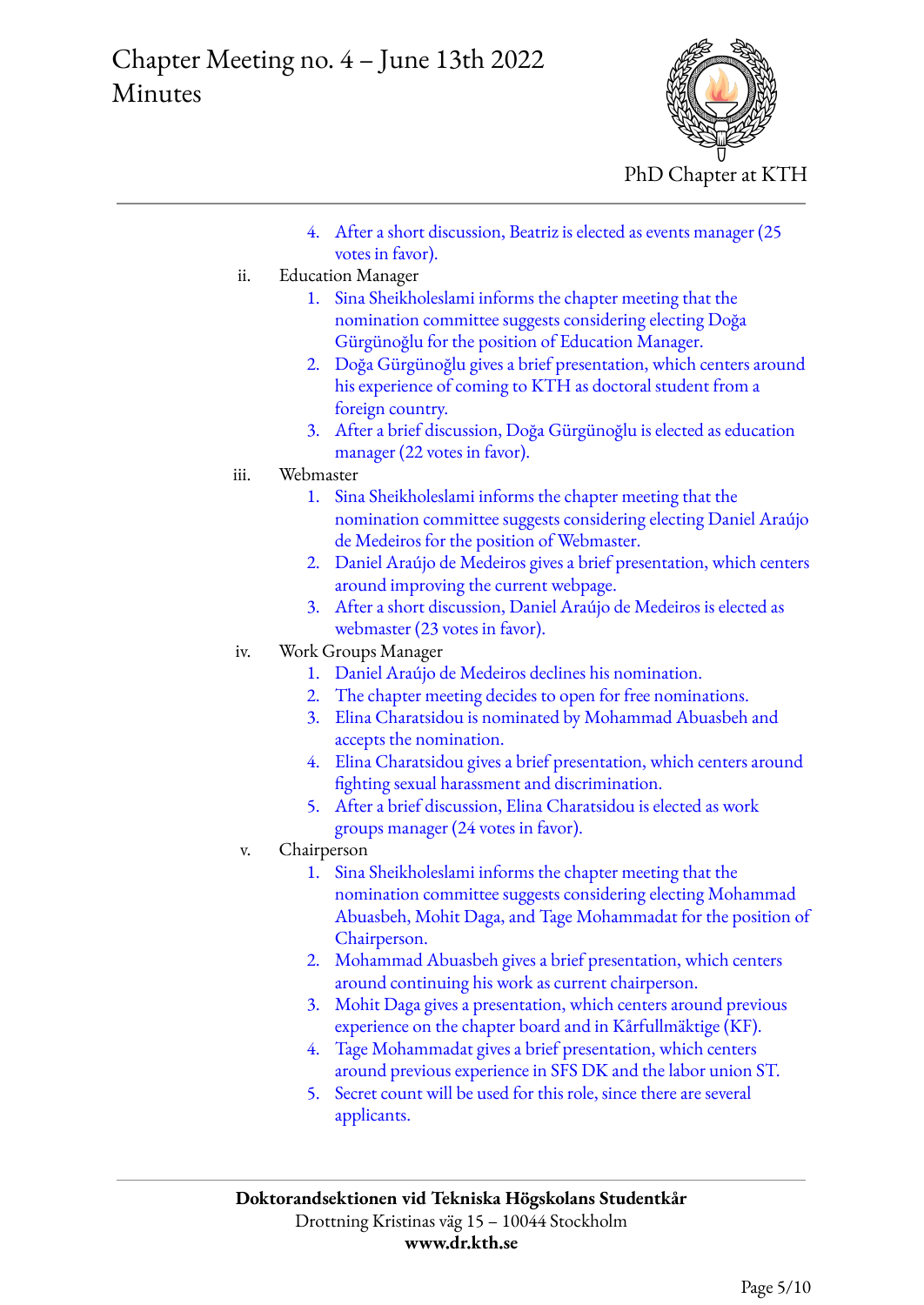

- 6. 22 votes in total. Mohammad Abuasbeh is elected for the position of chairperson (16 votes in favor). Mohit Daga receives 2 votes in favor, Tage Mohammadat receives 3 votes in favor and 1 person votes to abstain.
- c. PhD Chapter Board by-elections (Until Dec 2022)
	- i. Business Manager
		- 1. The chapter meeting decides to open for free nominations.
		- 2. Mohammad Abuasbeh and Mohit Daga nominate Sahba Zojaji who accepts the nomination.
		- 3. The chapter meeting votes immediately and Sahba Zojaji is elected (14 votes in favor). 1 person votes to abstain.
	- ii. Vice Chairperson
		- 1. The chapter meeting decides to open for free nominations.
		- 2. All nominees decline and the position remains open.
	- iii. Council Coordinator
		- 1. The chapter meeting decides to open for free nominations.
		- 2. All nominees decline and the position remains open.
- d. PhD Chapter Functionaries
	- i. Election of 2022 Nominating Committee (2 positions)
		- 1. The chapter meeting decides to elect 3 positions, since Alessandro Enrico resigned earlier during the chapter meeting.
		- 2. Sina Sheikholeslami informs the chapter meeting that the nomination committee suggests considering electing Federico Izzo and Mohit Daga for the functionary position of member of the nominating committee.
		- 3. The chapter meeting decides to open for free nominations.
		- 4. Mohammad Abuasbeh nominates Daniel Berlin who accepts the nomination.
		- 5. Saumey Jain nominates Jing Jing who accepts the nomination.
		- 6. Mohit Daga announces that he is withdrawing his application.
		- 7. The chapter meeting proceeds to voting for all candidates at once. Federico Izzo, Daniel Berlin, and Jing Jing are elected for the functionary position of members of the nominating committee (12 votes in favor).
	- ii. Election of 2022 Auditors (2 positions)
		- 1. The chapter meeting decides to open for free nominations.
		- 2. Sina Sheikholeslami informs the chapter meeting that Anna-Karin Högfeldt has been nominated to the position of auditor during the nomination period and that she confirmed her acceptance of her nomination by email to the nomination committee after their report was published.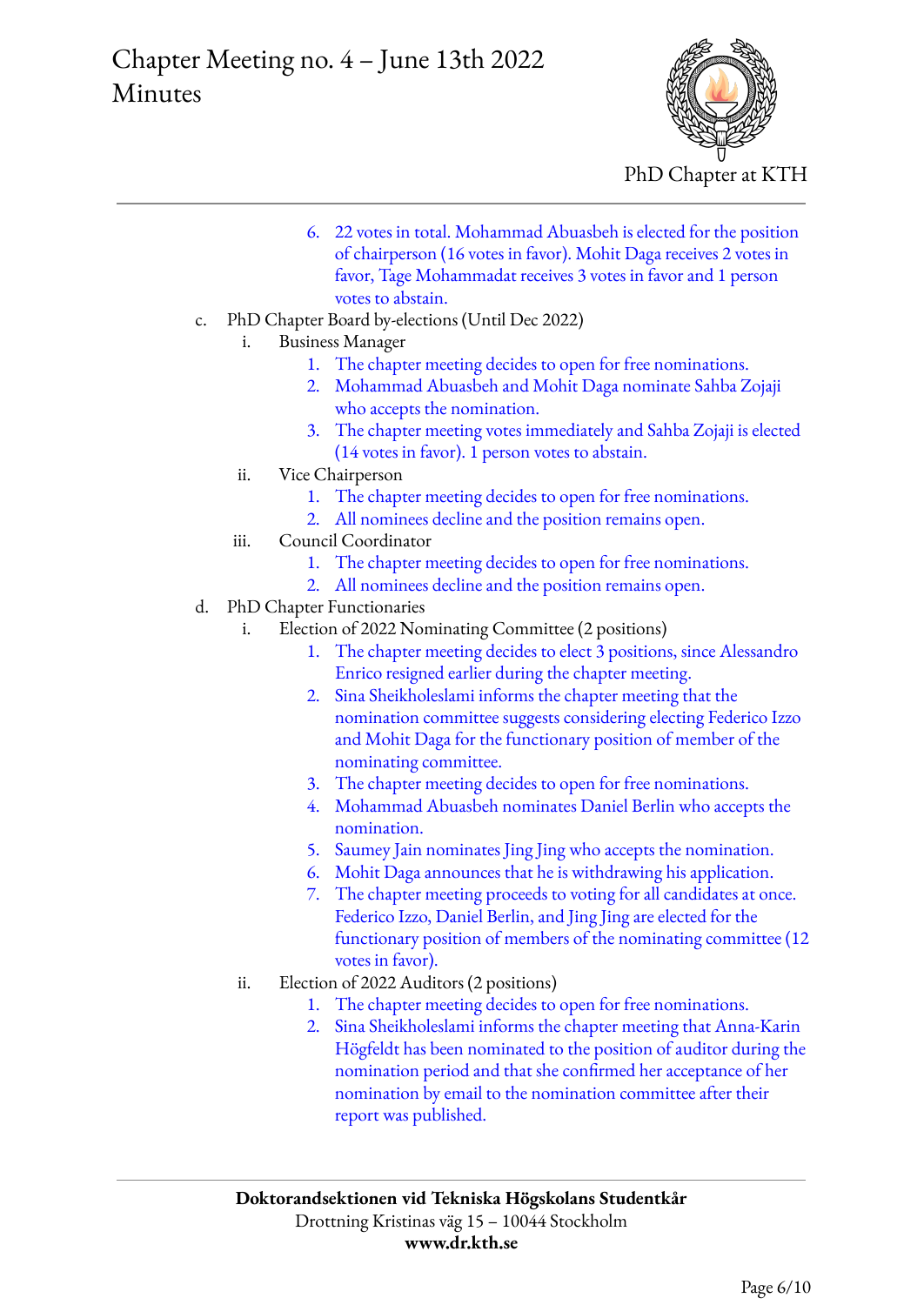

- 3. Mohammad Abuasbeh and Mohit Daga nominate Pil Maria Saugmann who accepts the nomination.
- 4. The chapter meeting proceeds to voting for all candidates at once. Anna-Karin Högfeldt and Pil Maria Saugmann (pilmaria.saugmann@sfs.se) are elected for the functionary position of auditors (13 votes in favor).
- iii. Election of 2022 Women's Doctoral Committee: Head of the Committee
	- 1. Sina Sheikholeslami informs the chapter meeting that the nomination committee suggests considering electing Elina Charatsidou and Valentina Leva for the functionary position of Head of the Female Doctoral Committee (WoP).
	- 2. Valentina Leva gives a brief presentation, which centers around working for gender equality in a male-dominated environment.
	- 3. Elina Charatsidou announces that she is withdrawing from the election.
	- 4. The chapter meeting proceeds to voting immediately and Valentina Leva is elected (13 votes in favor).
- iv. By-election and election of Masters of Ceremonies (2 positions):
	- 1. Until Dec 2022
		- a. The chapter meeting decides to open for free nominations.
		- b. Saumey Jain nominates Beatriz Pérez Horno who accepts the nomination.
		- c. The chapter meeting decides to vote for both positions at once, see the result below.
	- 2. From July 2022 until June 2023
		- a. The chapter meeting decides to open for free nominations.
		- b. Mohammad Abuasbeh nominates Saumey Jain who accepts the nomination.
		- c. The chapter meeting proceeds to voting for all candidates at once. Beatriz Pérez Horno and Saumey Jain are elected (12 votes in favor). There is 1 vote to abstain.
- v. Election of standard bearers
	- 1. The chapter meeting decides to open for free nominations.
	- 2. Saumey Jain nominates Daniel Berlin who accepts the nomination.
	- 3. Mohammad Abuasbeh nominates himself as the vice standard bearer.
	- 4. The chapter meeting proceeds to voting for all candidates at once. Daniel Berlin is elected as standard bearer and Mohammad Abuasbeh as vice standard bearer (10 votes in favor).

## **5. Additional issues and information [21.05-21.05]**

**a.** No additional issues were raised.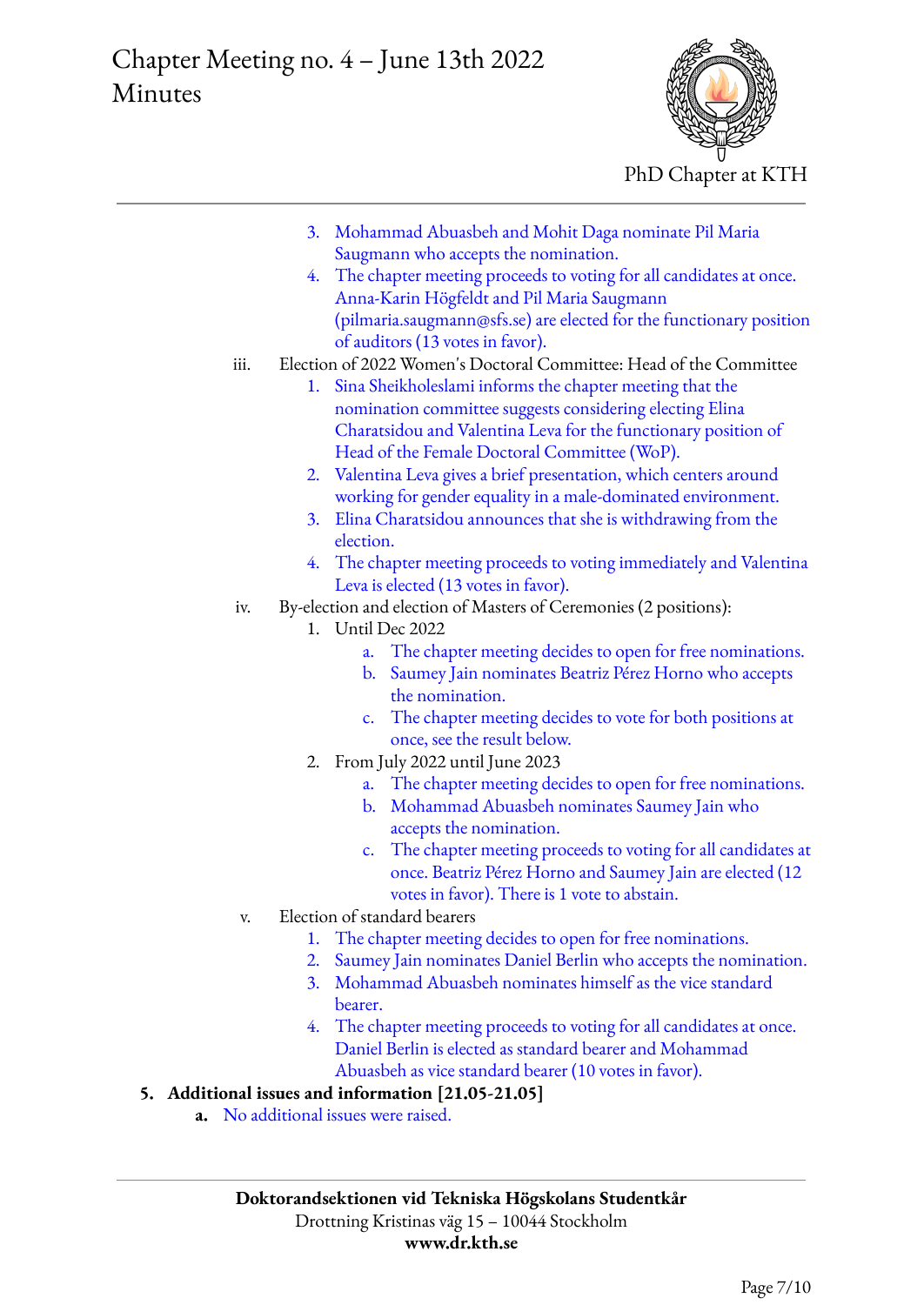

#### **6. Meeting closing [21.05]**

Protocol, Meeting chairperson: Mohammad Abuasbeh

Signature: \_\_\_\_\_\_\_\_\_\_\_\_\_\_\_\_\_\_\_\_\_\_\_\_\_\_\_

Meeting secretary: Daniel Berlin

Signature: \_\_\_\_\_\_\_\_\_\_\_\_\_\_\_\_\_\_\_\_\_\_\_\_\_\_\_

Minutes checked by: Jing Jing, Fabio De Ferrari and Valentina Leva

Signature: \_\_\_\_\_\_\_\_\_\_\_\_\_\_\_\_\_\_\_\_\_\_\_\_\_\_\_

Signature: \_\_\_\_\_\_\_\_\_\_\_\_\_\_\_\_\_\_\_\_\_\_\_\_\_\_\_

Signature: \_\_\_\_\_\_\_\_\_\_\_\_\_\_\_\_\_\_\_\_\_\_\_\_\_\_\_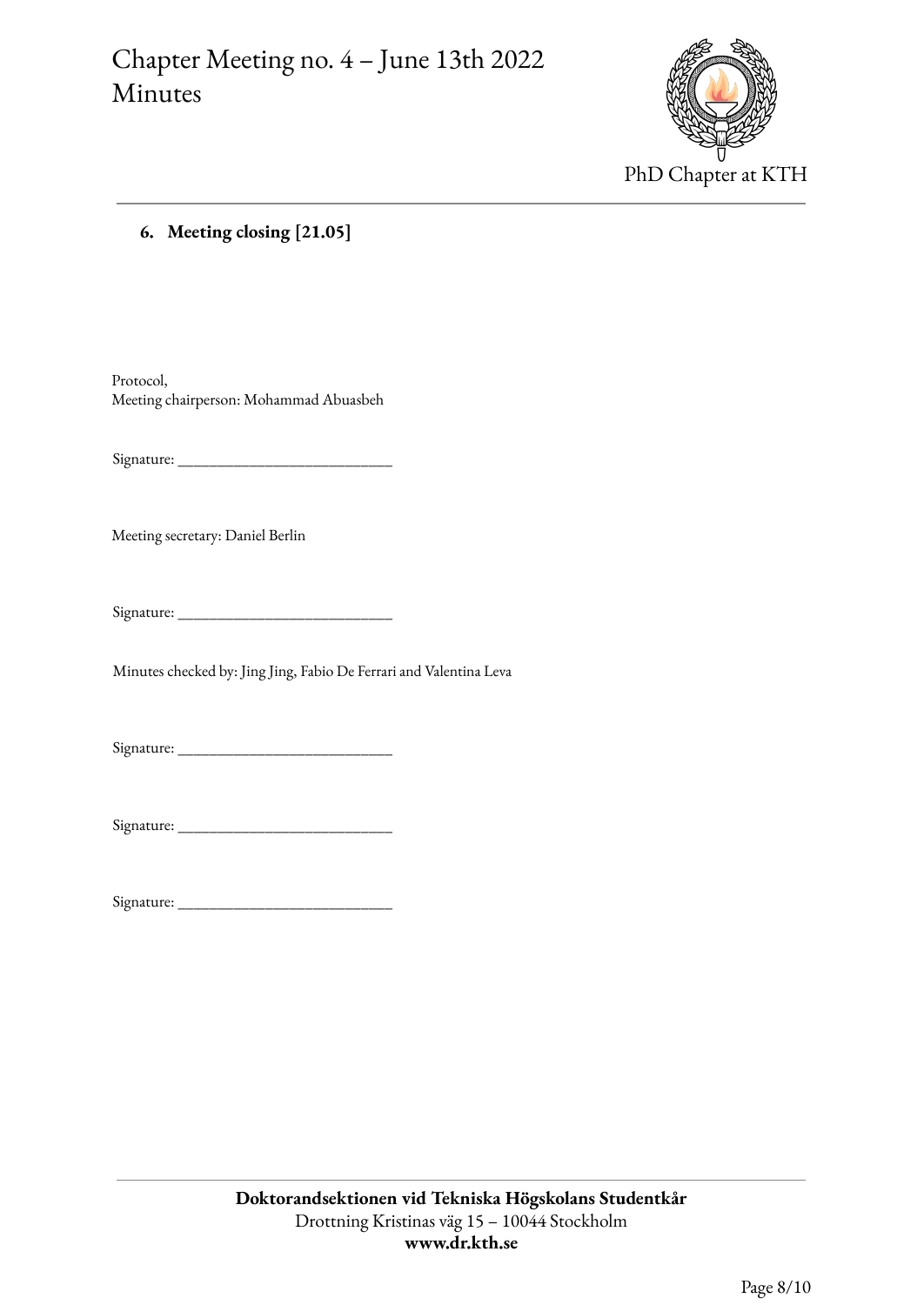

# **Appendice A - Attendance list**

| Name (first and last):       | <b>THS PhD member</b> | <b>School</b> | Left at | <b>Note</b> |
|------------------------------|-----------------------|---------------|---------|-------------|
| Jing Jing                    | <b>YES</b>            | ABE           | 20:50   |             |
| Jens Bergenudd               | <b>NO</b>             | <b>ABE</b>    |         |             |
| Alessandro Enrico            | <b>YES</b>            | <b>EECS</b>   |         |             |
| Aman Sharma                  | <b>NO</b>             | <b>EECS</b>   |         |             |
| <b>Amaury Gouverneur</b>     | <b>YES</b>            | <b>EECS</b>   | 20:00   |             |
| Chrysovalantou Vasiliki Leva | <b>YES</b>            | <b>EECS</b>   |         |             |
| Daniel Araújo de Medeiros    | <b>YES</b>            | <b>EECS</b>   |         |             |
| Doğa Gürgünoğlu              | <b>YES</b>            | <b>EECS</b>   |         |             |
| Fabio De Ferrari             | <b>YES</b>            | <b>EECS</b>   | 20:12   | $\ast$      |
| Kateryna Morozovska          | <b>NO</b>             | <b>EECS</b>   |         |             |
| mohit daga                   | <b>YES</b>            | <b>EECS</b>   |         |             |
| Sahba Zojaji                 | <b>YES</b>            | <b>EECS</b>   |         |             |
| Saumey Jain                  | <b>YES</b>            | <b>EECS</b>   |         |             |
| Sina Sheikholeslami          | <b>YES</b>            | <b>EECS</b>   |         |             |
| Tage Mohammadat              | <b>YES</b>            | <b>EECS</b>   | 20:14   | $\ast$      |
| Theocharis Iordanidis        | <b>YES</b>            | <b>EECS</b>   |         |             |
| Anna-Karin Högfeldt          | <b>YES</b>            | <b>ITM</b>    | 20:15   | $\ast$      |
| Beatriz Pérez Horno          | <b>NO</b>             | <b>ITM</b>    |         |             |
| Daniel Berlin                | <b>YES</b>            | ITM           |         |             |